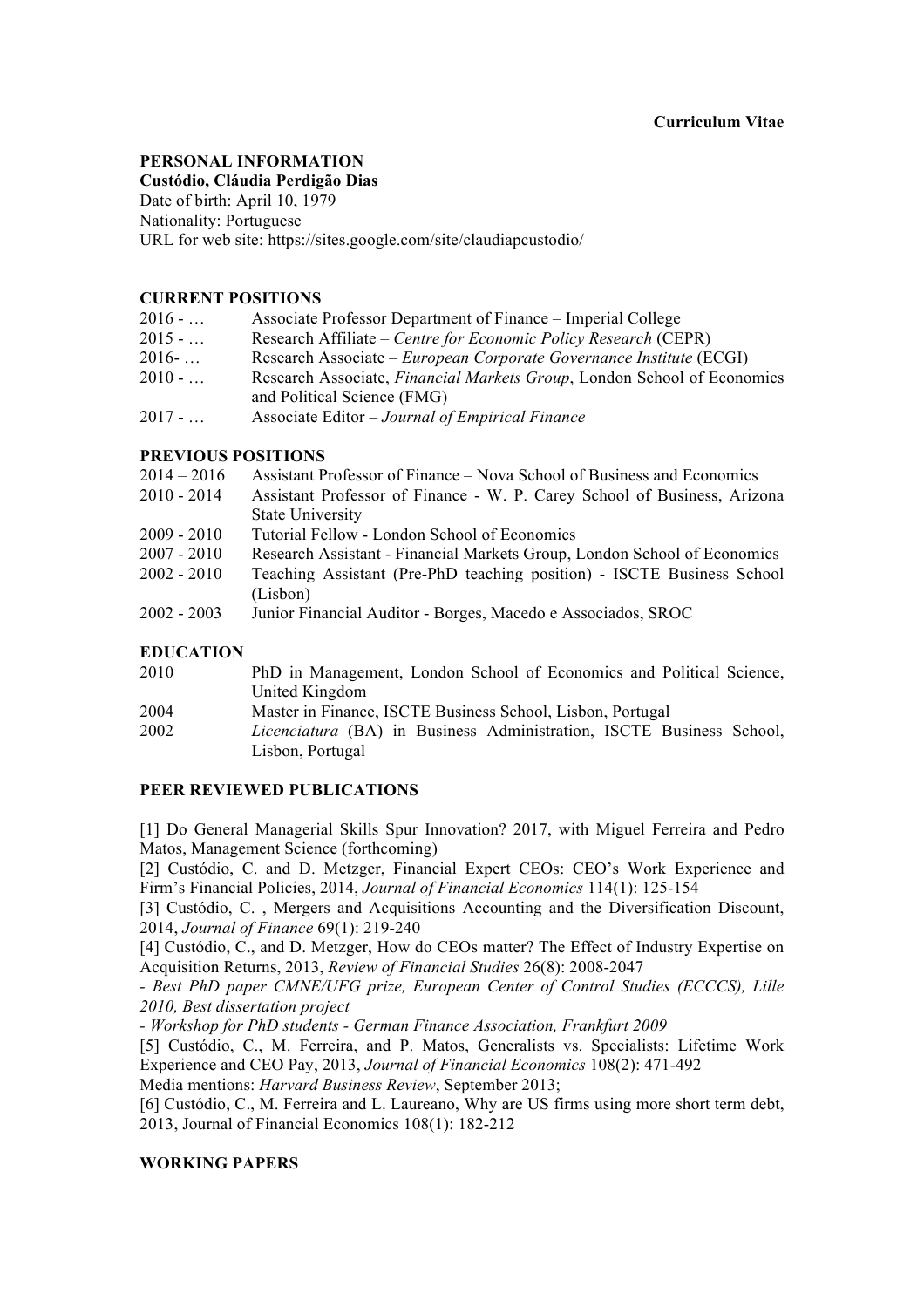[1] "CEO Compensation and Real Estate Prices: Are CEOs Paid for Pure Luck?", 2014, with Benjamin Bennett and Dragana Cvijanovic

[2] "Why do Specialist Managers run Diversified firms?", 2014, with Ilona Babenko and Beatriz Mariano

[3] "Competitive Pressure and Tax Avoidance", permanent working paper, with Jennifer Brown, Steve Hillegeist, and Eugenia Yeh, 2014

[4] "Core-business Expertise, Managerial Discretion and Corporate Diversification", permanent working paper, 2009

[5] "Cash Holdings and Business Conditions", permanent working paper, 2005 (masters dissertation, with Clara Raposo and Miguel Ferreira)

*Other work in progress:*

"The Birth Order of CEOs", with Stephan Siegel

"Financial Literacy of Executives – a randomized controlled experiment in Mozambique"

#### **INVITED TALKS**

Arizona State University (2010); Boston College (2014); Cass Business School (2012); Erasmus University Rotterdam - Workshop on Executive Compensation and Corporate Governance (2014); IESE (2014); Imperial College (2014); Instituto de Empresa (2010, 2016); London Business School (2010); London School of Economics (2012); Maastricht University (2010); Norwegian School of Economics (2014); Notre Dame University (2010); Ohio State University (2011); Oxford University (2010, 2013); Queen Mary College (2010, 2014); University of Southampton (2016), Stanford GSB (2010, 2014), Universita Bocconi (2016), Universidad Pompeu Fabra (2010, 2015); Universidade Nova de Lisboa (2010); University of Arizona (2012); University of Colorado (2014); University of Piraeus (2017); University of Mannheim (2014); University of Oregon (2011); University of Utah (2013); University of Washington (2010, 2012); WHU Otto Beisheim School of Management (2017).

#### **CONFERENCES\***

4 Nations Cup in Finance Copenhagen (2016); AFA Meetings (2011, 2012, 2015); EFA Meetings (2012, 2014); WFA meetings (2011); FMA Meetings (2009, 2011); EFMA Meetings (2008, 2009); CICF conference (2014); Financial Economics and Accounting - UNC (2013); LBS Corporate Finance symposium (2013); Portuguese Finance Association (2012); German Finance Association (2012); GEA conference (2012); SFS Financial Cavalcade (2011);

\*as speaker or paper presented by co-author

#### **FELLOWSHIPS, RESEARCH GRANTS AND AWARDS**

| 2016 – 2018 International Growth Centre Research – Mozambique - Grant – 60,000 GBP |  |  |  |  |  |
|------------------------------------------------------------------------------------|--|--|--|--|--|
|------------------------------------------------------------------------------------|--|--|--|--|--|

- 2015 International Growth Centre Research Mozambique Grant 20,000 GBP
- 2014 2019 "Fundação para a Ciência e Tecnologia" "Investigador FCT", Portugal (this is a highly competitive national grant with an acceptance rate for the application year of 14%)
- 2005 2009 "Fundação para a Ciência e Tecnologia" PhD Scholarship, Portugal
- 1999 2000 Merit Scholarship ISCTE, Portugal

# **SUPERVISION OF GRADUATE STUDENTS AND POSTDOCTORAL FELLOWS**

Diogo Mendes, 2018 - expected (NOVA SBE); Joao Magro, 2018 – expected (NOVA SBE); Eugenia Yeh, 2015 (Arizona State University), Tae Lee, 2015 (Arizona State University); Benjamin Bennett, 2013 (Arizona State University)